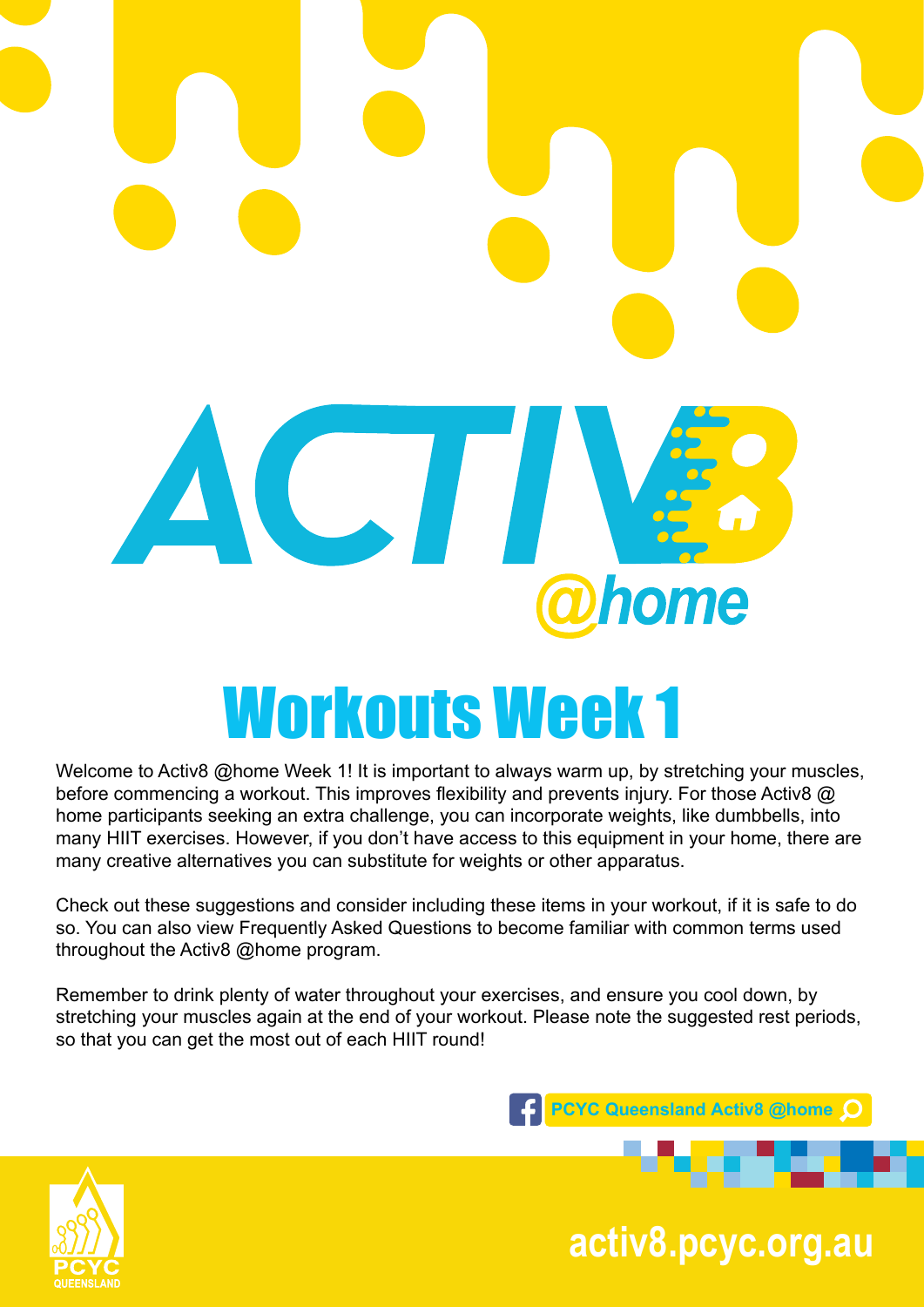

If you have an exercise mat at home, please use one to maximise your safety when performing push ups, tricep push ups, crunches, planks, as well as left or right side planks. Alternatively, perform over a carpeted area or a non-slip rug, if possible. If available, use a step or other sturdy structure, to conduct left or right split squats.

| <b>Day 1 Exercises</b>    | <b>Interval</b> | <b>Seconds</b> | $\checkmark$ |
|---------------------------|-----------------|----------------|--------------|
| Star Jumps                | <b>Work</b>     | 30             |              |
|                           | Rest            | 10             |              |
| <b>Wall Squats</b>        | <b>Work</b>     | 30             |              |
|                           | Rest            | 10             |              |
| Push Ups                  | <b>Work</b>     | 30             |              |
|                           | Rest            | 10             |              |
| Crunches                  | Work            | 30             |              |
|                           | Rest            | 10             |              |
| <b>Alternating Lunges</b> | <b>Work</b>     | 30             |              |
|                           | Rest            | 10             |              |
|                           | <b>Work</b>     | 30             |              |
| Squats                    | Rest            | 10             |              |
|                           | <b>Work</b>     | 30             |              |
| <b>Tricep Push Ups</b>    | Rest            | 10             |              |
| Plank                     | <b>Work</b>     | 30             |              |
|                           | Rest            | 10             |              |
| <b>High Knees</b>         | <b>Work</b>     | 30             |              |
|                           | Rest            | 10             |              |
| Left Split Squat          | <b>Work</b>     | 15             |              |
| <b>Right Split Squat</b>  | <b>Work</b>     | 15             |              |
|                           | Rest            | 10             |              |
| Push Up with Rotation     | <b>Work</b>     | 30             |              |
|                           | Rest            | 10             |              |
| Left Side Plank           | <b>Work</b>     | 15             |              |
| <b>Right Side Plank</b>   | Work            | 15             |              |
|                           | Rest            | 180            |              |
| <b>Rounds</b>             | $\overline{2}$  |                |              |

**PCYC Queensland Activ8 @home Q** 



**pcyc.org.au**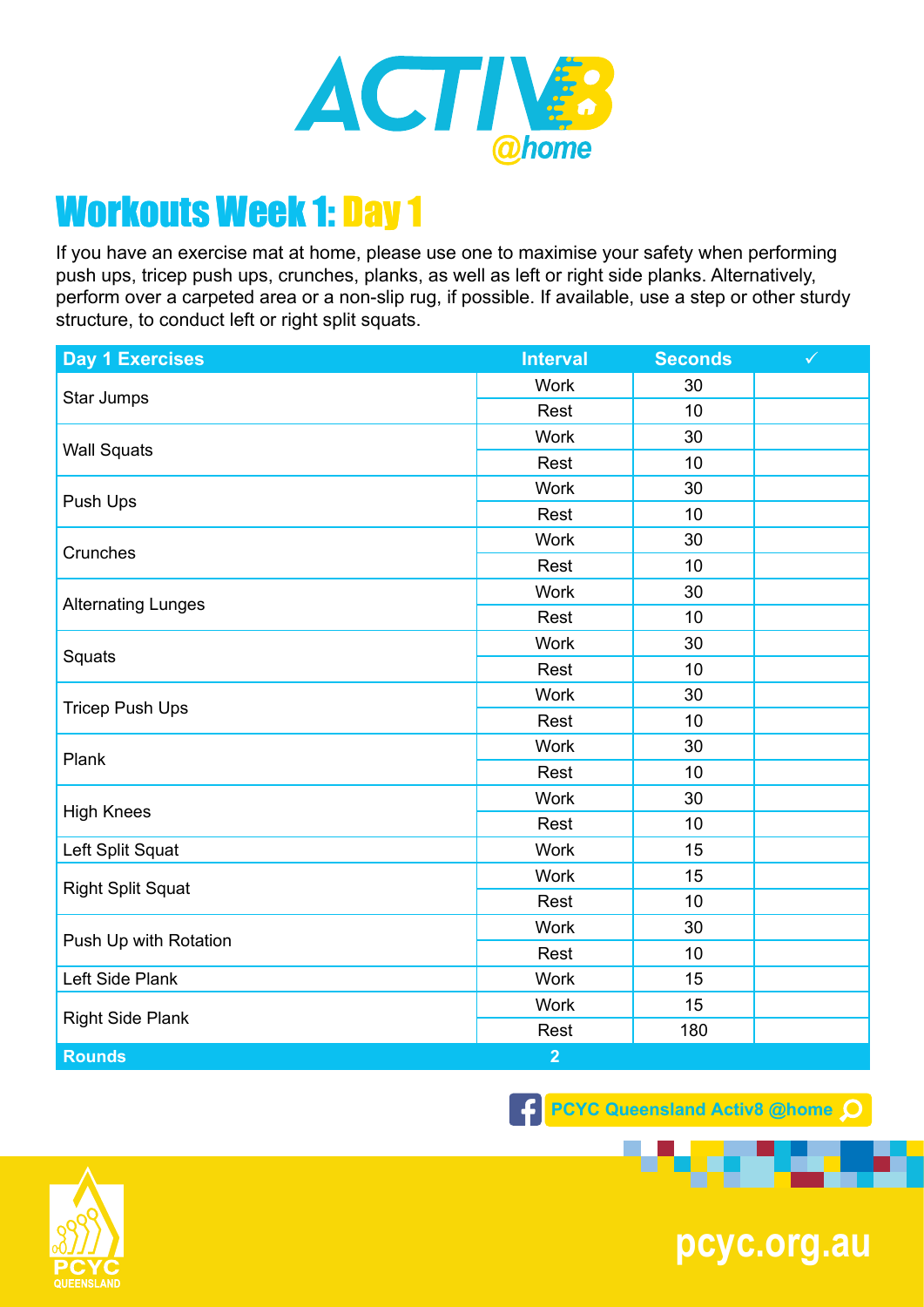

Enjoy your first rest day! Try some static stretches to help your muscles recover.

Can't wait to keep training? Check out the **PCYC Queensland Activ8 @home Facebook Group** for daily challenges, innovative exercise ideas and fitness inspiration!





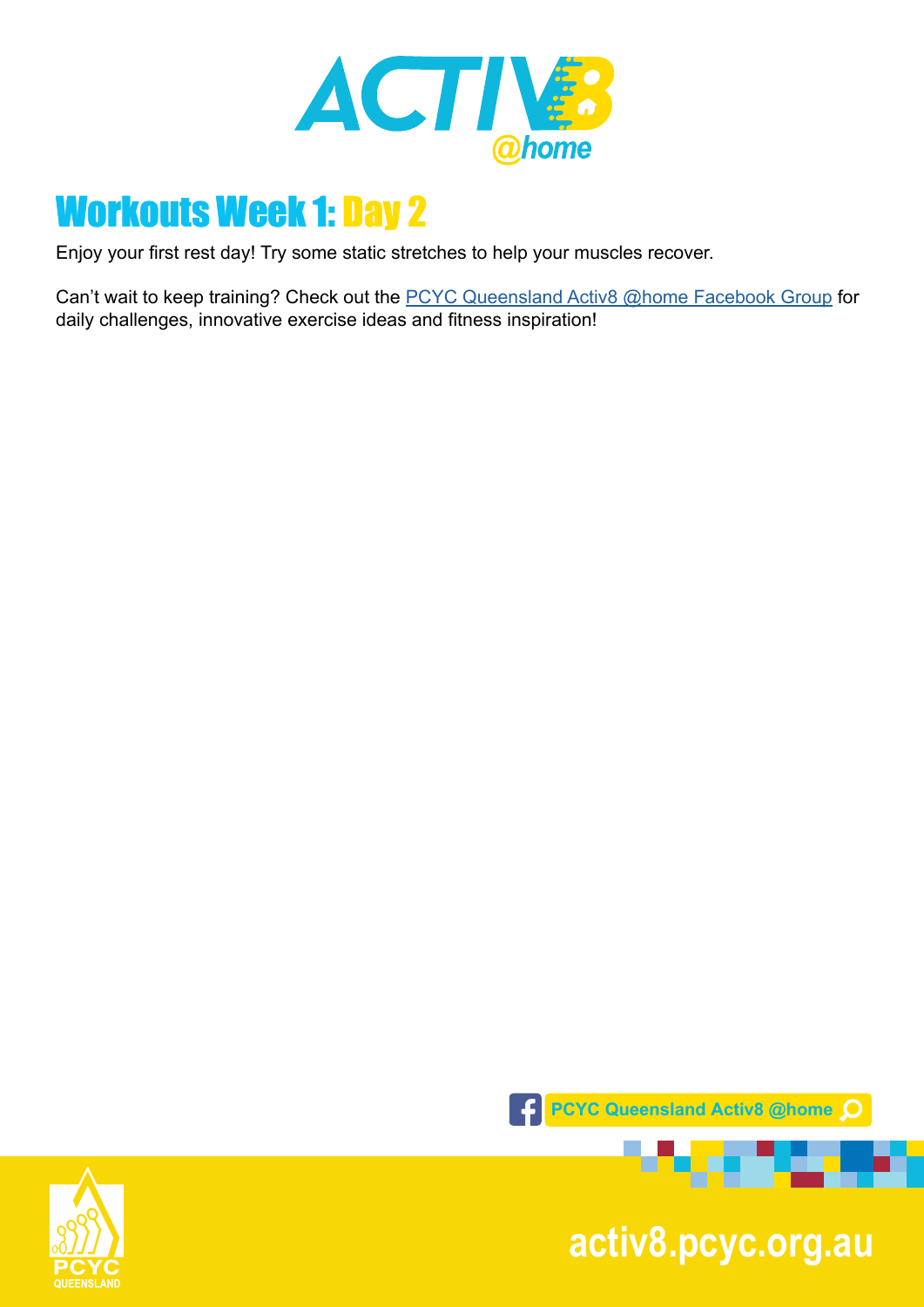

When performing burpees and squat jumps, wear appropriate footwear to ensure safety.

| <b>Day 3 Exercises</b> | <b>Interval</b> | <b>Seconds</b> | $\checkmark$ |
|------------------------|-----------------|----------------|--------------|
| 10m Shuttle Runs       | <b>Work</b>     | 45             |              |
|                        | Rest            | 15             |              |
| <b>Burpees</b>         | <b>Work</b>     | 45             |              |
|                        | Rest            | 15             |              |
| 10m Bear Crawls        | <b>Work</b>     | 45             |              |
|                        | Rest            | 15             |              |
| <b>Burpees</b>         | <b>Work</b>     | 45             |              |
|                        | Rest            | 15             |              |
| 10m Walking Lunges     | <b>Work</b>     | 45             |              |
|                        | Rest            | 15             |              |
|                        | <b>Work</b>     | 45             |              |
| <b>Burpees</b>         | Rest            | 15             |              |
|                        | <b>Work</b>     | 45             |              |
| Jump Squats            | Rest            | 15             |              |
|                        | <b>Work</b>     | 45             |              |
| <b>Burpees</b>         | Rest            | 15             |              |
| 10m Spiderman Crawls   | <b>Work</b>     | 45             |              |
|                        | Rest            | 15             |              |
| <b>Burpees</b>         | <b>Work</b>     | 45             |              |
|                        | Rest            | 15             |              |
| 10m Gorilla Crawls     | <b>Work</b>     | 45             |              |
|                        | Rest            | 15             |              |
| <b>Burpees</b>         | <b>Work</b>     | 45             |              |
|                        | Rest            | 180            |              |
| <b>Rounds</b>          | $\overline{3}$  |                |              |

**PCYC Queensland Activ8 @home Q** 



**pcyc.org.au activ8.pcyc.org.au**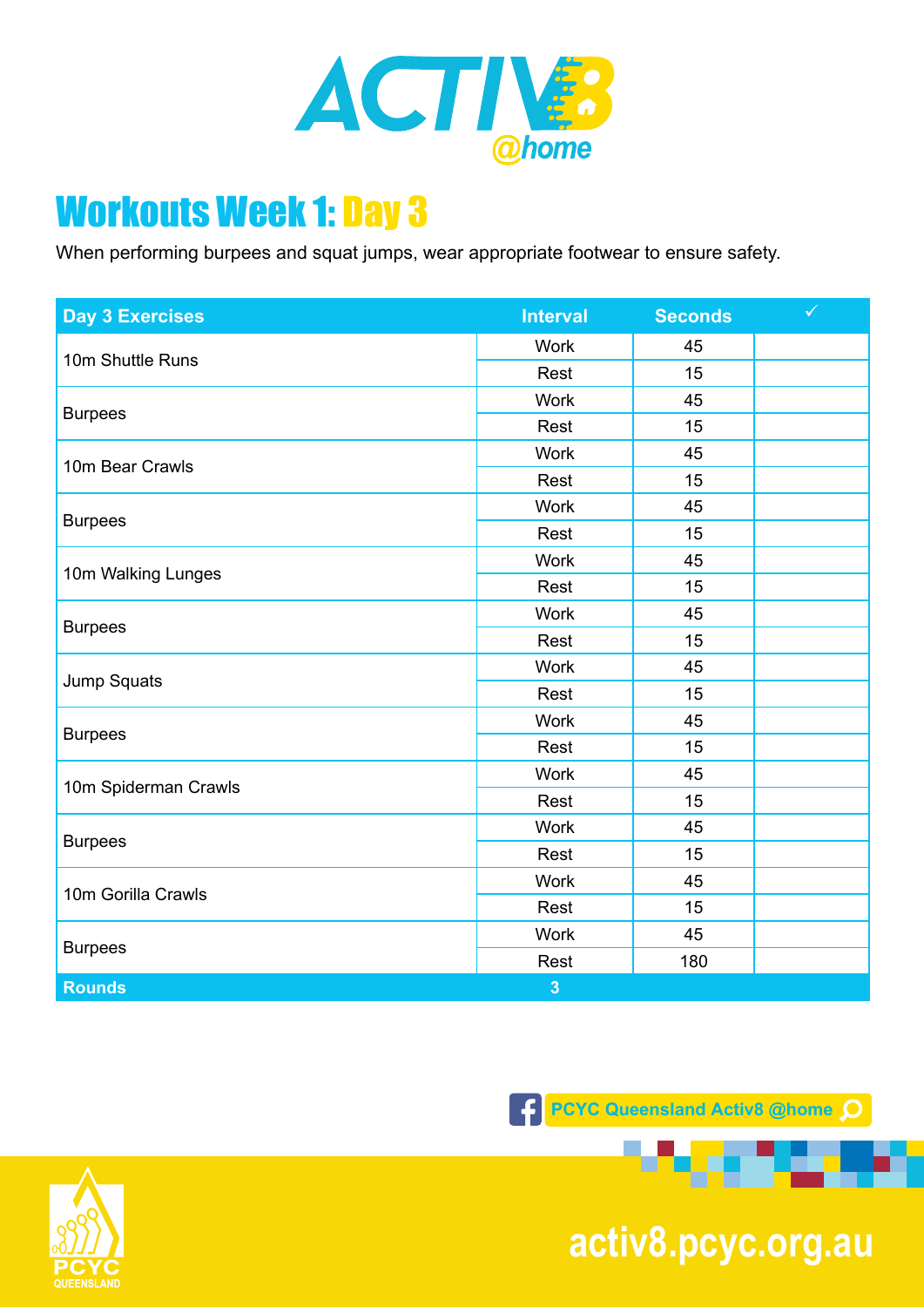

Two workouts down means it's time for another day of rest!

Can't wait to keep training? Check out the **PCYC Queensland Activ8 @home Facebook Group** for daily challenges, innovative exercise ideas and fitness inspiration!



**pcyc.org.au activ8.pcyc.org.au**

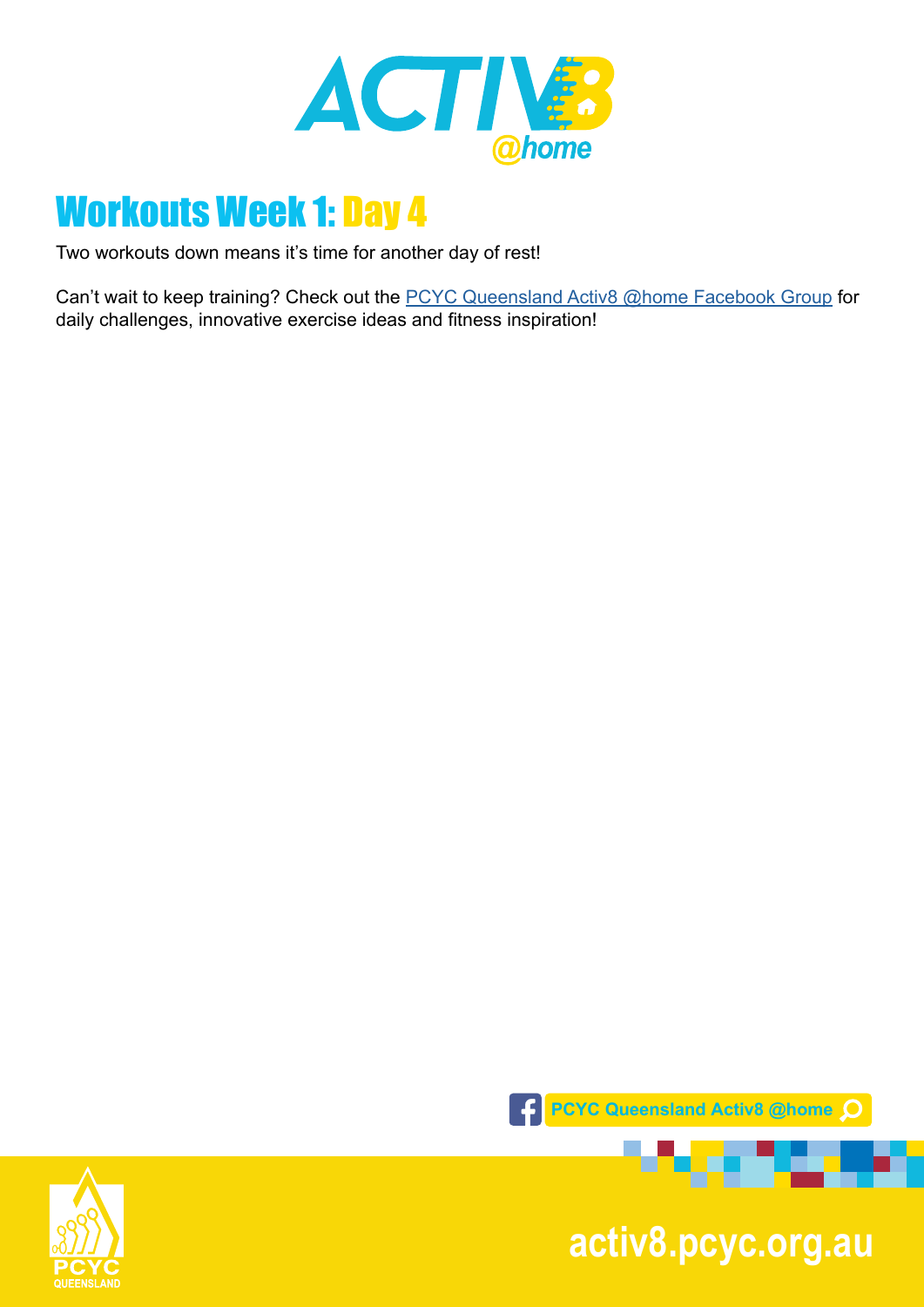

Ensure you wear appropriate footwear when performing shuttle runs and forward toe taps to prevent injury.

| <b>Day 5 Exercises</b> | <b>Interval</b> | <b>Seconds</b> | $\checkmark$ |
|------------------------|-----------------|----------------|--------------|
| 10m Shuttle Runs       | <b>Work</b>     | 120            |              |
|                        | Rest            | 60             |              |
| Forward Toe Taps       | <b>Work</b>     | 120            |              |
|                        | Rest            | 60             |              |
| 10m Shuttle Runs       | <b>Work</b>     | 120            |              |
|                        | Rest            | 60             |              |
| Forward Toe Taps       | <b>Work</b>     | 120            |              |
|                        | Rest            | 60             |              |
| 10m Shuttle Runs       | <b>Work</b>     | 120            |              |
|                        | Rest            | 60             |              |
| Forward Toe Taps       | <b>Work</b>     | 120            |              |
|                        | Rest            | 180            |              |
| <b>Rounds</b>          | 2 <sup>1</sup>  |                |              |





**pcyc.org.au activ8.pcyc.org.au**

. . . . . .

æ.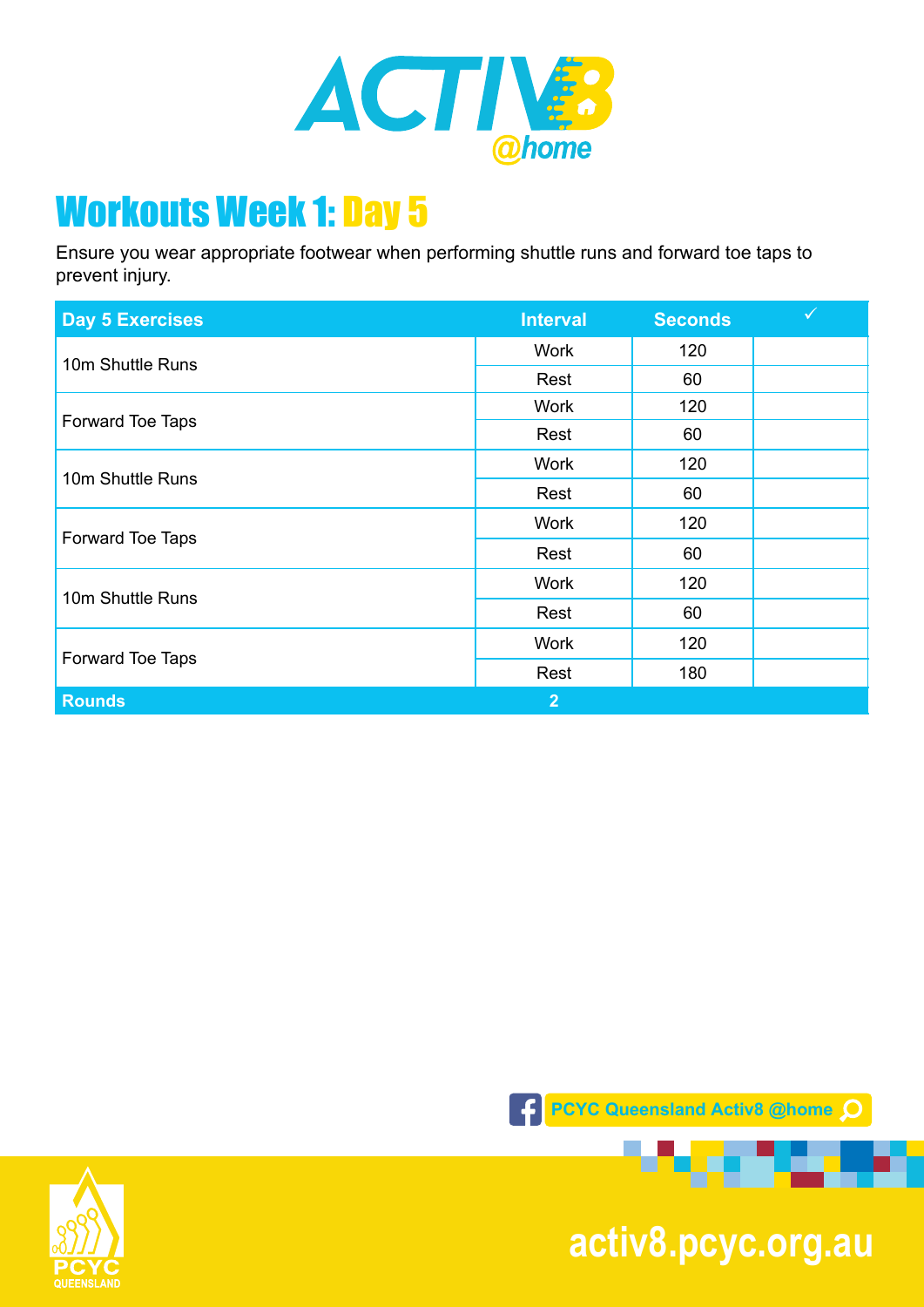

Congratulations on completing your first week of the Activ8 @home HIIT workouts!

Can't wait to keep training? Check out the [PCYC Queensland Activ8 @home Facebook Group](https://www.facebook.com/groups/2652320985090996/) for daily challenges, innovative exercise ideas and fitness inspiration!